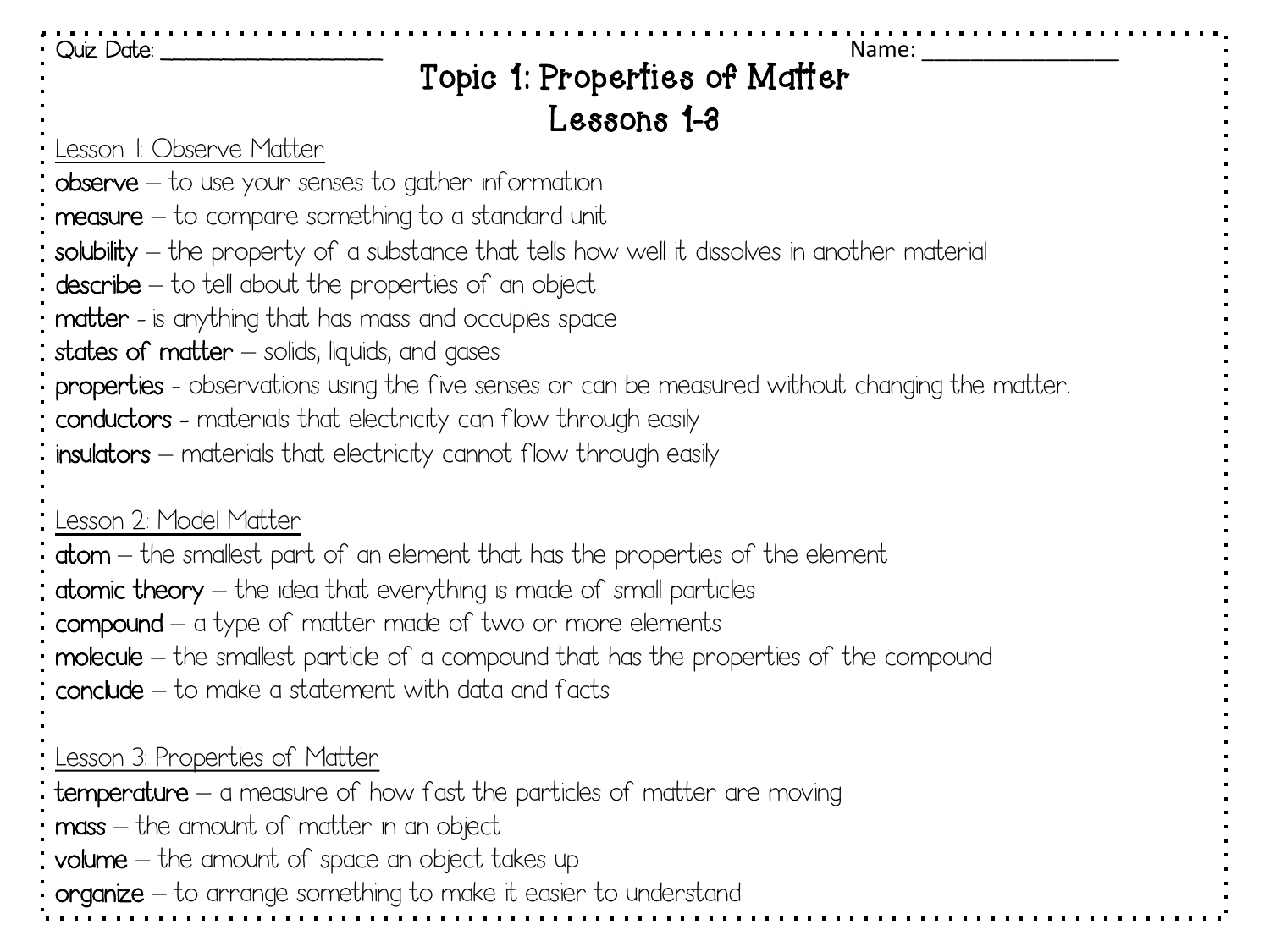Quiz Date:  $\qquad \qquad \qquad \qquad$ 

### Topic 2: Changes in Matter Lessons 1-2

Lesson 1: States of Matter

solid – matter with definite shape and volume

liquid - matter with a definite mass and volume, but no definite shape.

gas - matter that does not have a definite shape or volume

differentiate - to identify the differences between two or more objects

pollution **–** any contamination of air, soil, water, and environment

density – the measure of how compact the mass in a substance or object is

Lesson 2: Physical Changes

physical change - a change in some properties of matter that does not change what the substance is made of

establish - to show an idea

soluble – capable of being dissolved in liquid

particle – tiny bits of matter than make up everything in the universe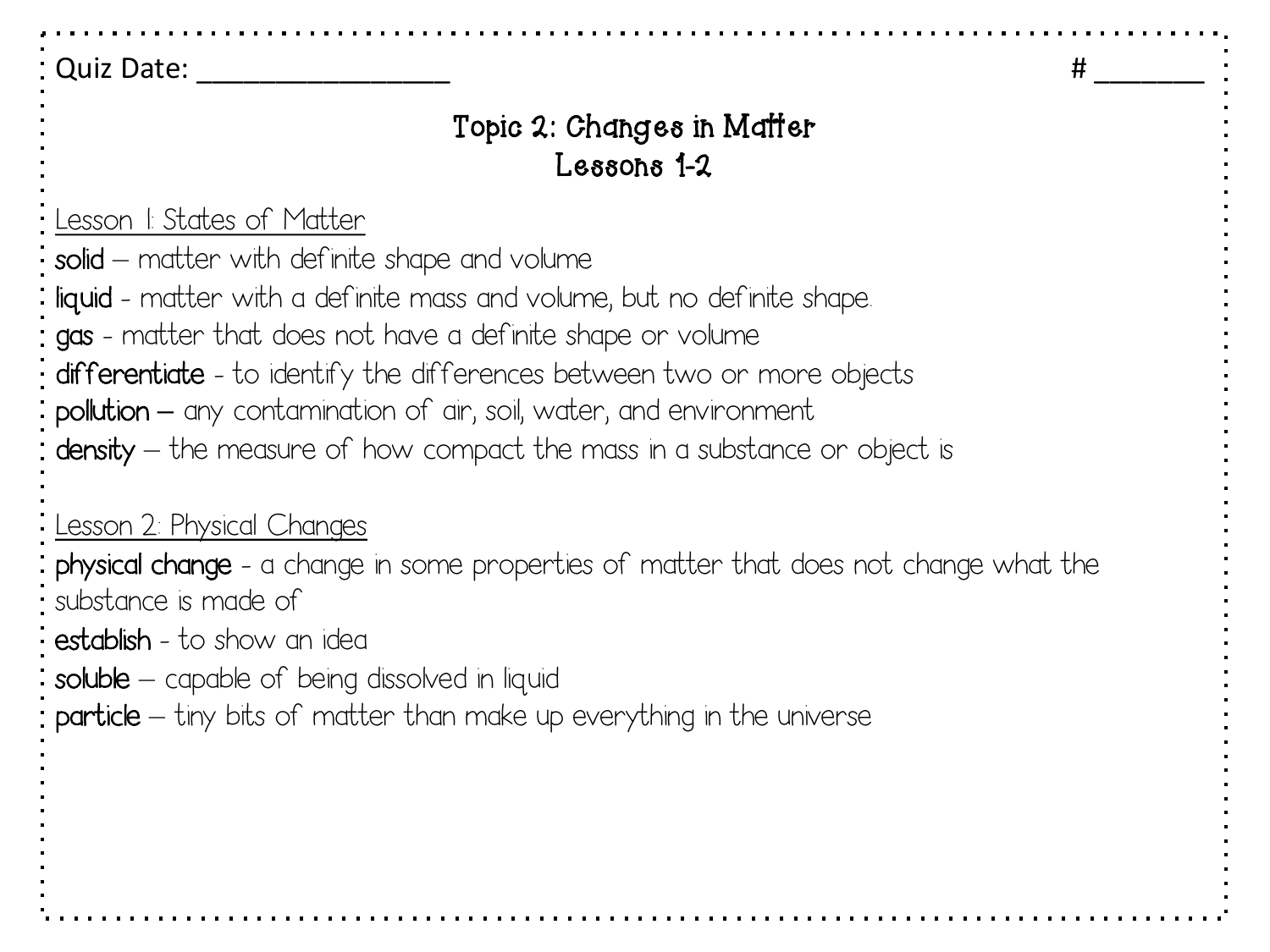| <b>Quiz Date:</b>                                                                                                                                                                                                                                                                                                                                                                                                                                                                                                | Topic 2: Changes in Matter<br>$L$ essons $3-4$ | # |
|------------------------------------------------------------------------------------------------------------------------------------------------------------------------------------------------------------------------------------------------------------------------------------------------------------------------------------------------------------------------------------------------------------------------------------------------------------------------------------------------------------------|------------------------------------------------|---|
| Lesson 3 Chemical Changes<br><b>chemical change</b> - a process in which a new kind of matter forms<br>: <b>conservation of matter</b> - the scientific law that in any physical or chemical change, the<br>total mass of the matter does not change<br><b>: chemical reaction -</b> the process in which one or more substances change into one or<br>: more different substances<br>: hypothesis - an idea or explanation that you then test thoroughly through<br>: experimentation<br>: support - to back up |                                                |   |
| Lesson 4 Mixtures and Solutions<br>mixture - a substance where different materials are put together but each keeps its<br>: own properties<br><b>: solution</b> - a mixture in which the substances are evenly spread out and do not settle to<br>: the bottom of the container<br>: component $-$ a part<br>: durable — able to exist for a very long time without much wear                                                                                                                                    |                                                |   |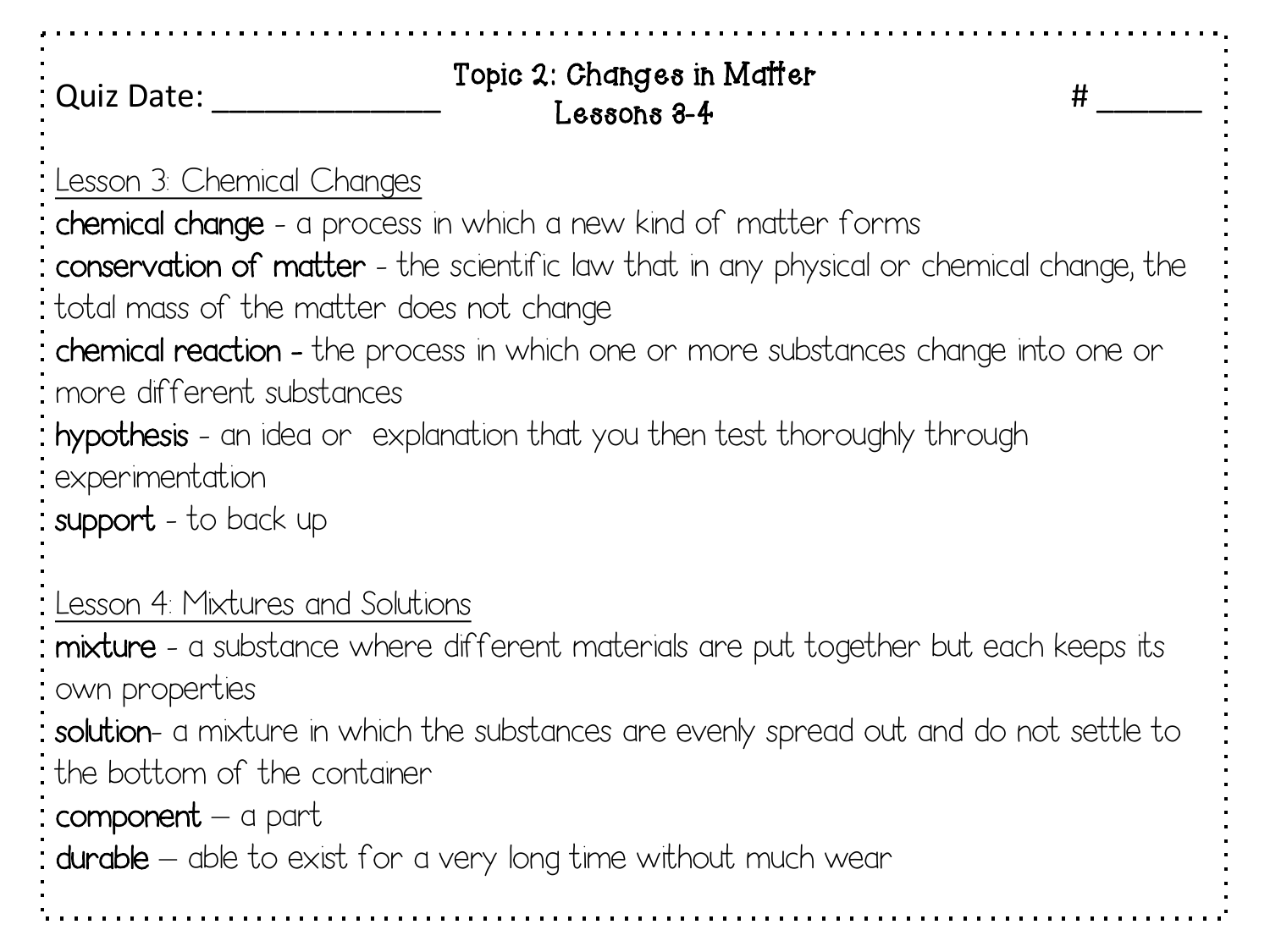Quiz Date: \_\_\_\_\_\_\_\_\_\_\_\_\_\_\_\_\_\_\_\_\_\_\_\_\_\_\_\_ Force and Motion # \_\_\_\_\_\_\_\_\_\_ force - a push or pull that acts on an object; measured in units called Newtons (N). contact force - a force that requires two pieces of matter to touch (ex: when you push or pull something) non-contact force – a force that acts at a distance (ex: gravity, magnetism, electricity) friction **–** the force that results when two materials rub against each other or when their contact prevents sliding gravity – the force that tries to pull two objects together; the larger the mass of the object, the stronger its gravitational pull. support - to back up acceleration – the rate at which the speed or the direction of motion changes over time. (speeding up, slowing down, or changing direction) inertia – the tendency of an object to resist any change in motion; objects with more mass have more inertia than objects with less mass. Lessons 1-4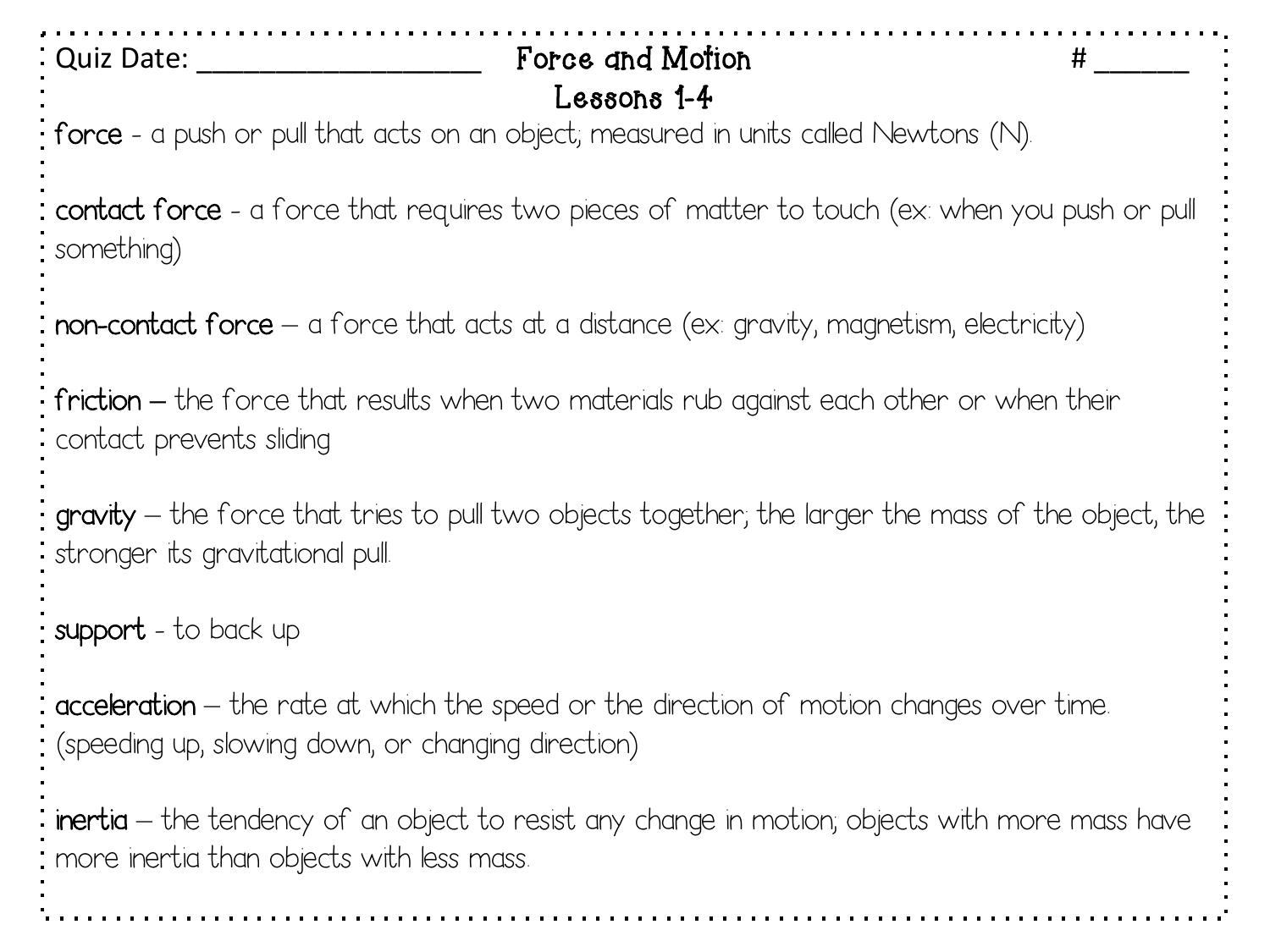balanced forces – forces that cancel each other out when acting together on a single object

unbalanced forces – forces that do not cancel each other out when acting together on a single object

speed – the distance traveled in an amount of time

potential – stored energy

 $kinetic - energy of motion$ 

### Newton's Laws of Motion

Newton's First Law: An object in motion will stay in motion, and an object at rest will stay at rest unless acted upon by an unbalanced force. (law of inertia)

Newton's Second Law: Acceleration, mass, and force are related. The force action on an object can cause the object to speed up, slow down, or change direction. (force  $=$  mass  $\times$  acceleration)

Newton's Third Law: When one object exerts a force on a second object, the second object exerts a force on the first. These forces are equal in strength and opposite in direction. (law of action and reaction)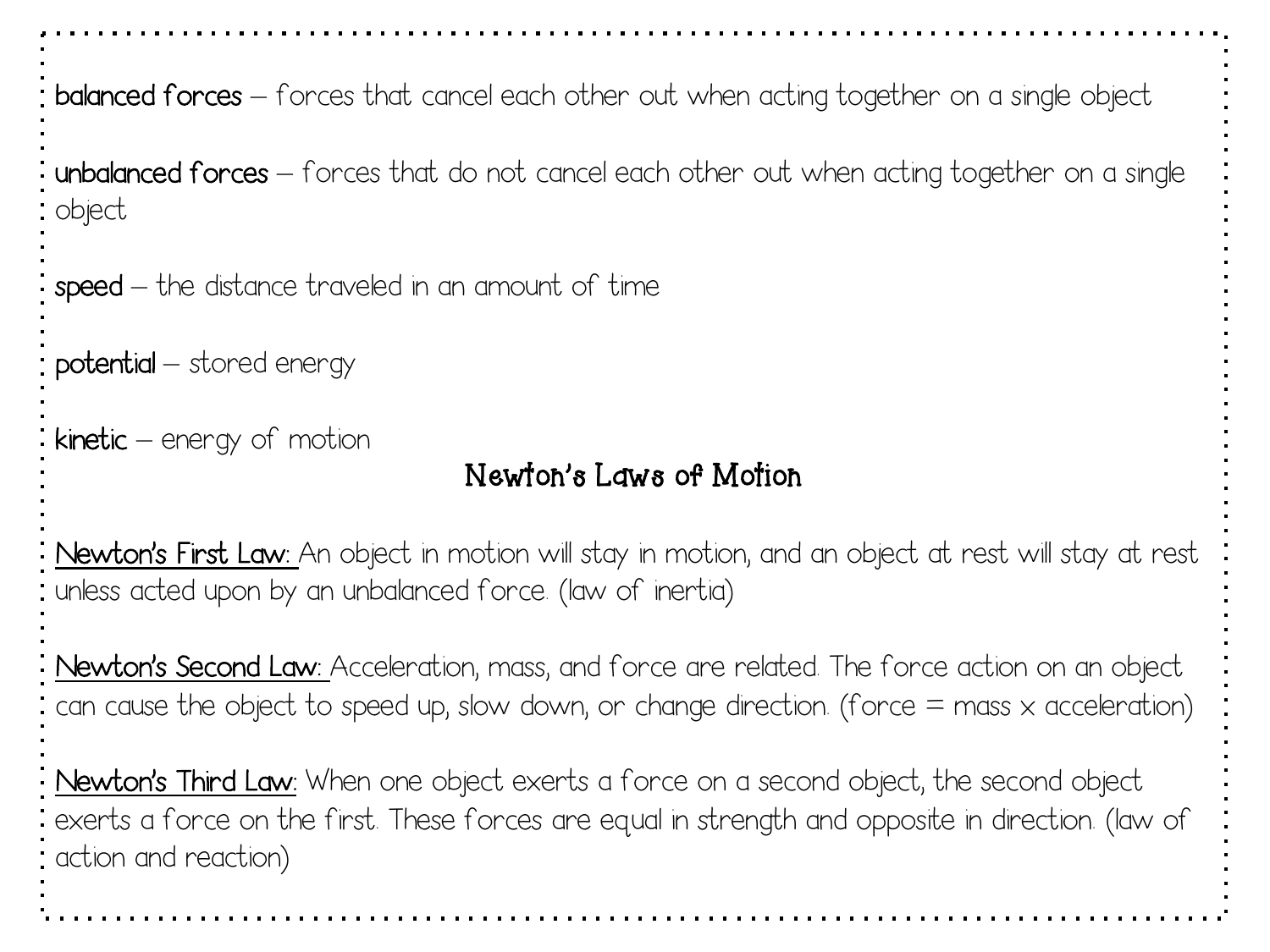| Topic 3 Earth's Systems                                                                                                                                                                                                                                                                                                                                                                                                                                                                                                                                                                                                                                                                                                                                                                                                                                                      |  |  |
|------------------------------------------------------------------------------------------------------------------------------------------------------------------------------------------------------------------------------------------------------------------------------------------------------------------------------------------------------------------------------------------------------------------------------------------------------------------------------------------------------------------------------------------------------------------------------------------------------------------------------------------------------------------------------------------------------------------------------------------------------------------------------------------------------------------------------------------------------------------------------|--|--|
| : Quiz Date:<br>#                                                                                                                                                                                                                                                                                                                                                                                                                                                                                                                                                                                                                                                                                                                                                                                                                                                            |  |  |
| <u>: Earth's Systems</u><br>: geosphere $-$ the earth system that includes rocks, soil, sediments, and earth's<br>: core and mantle<br>$\frac{1}{2}$ lithosphere $-$ a part of the geosphere that contains earth's crust and outer,<br>: rigid part of the mantle<br>$:$ biosphere $-$ the earth system that includes all living things<br>$\frac{1}{2}$ atmosphere $-$ the layer of gases surrounding earth<br>: hydrosphere – the earth system that includes all water<br>: greenhouse effect- the warming of earth's atmosphere, land, and water<br>$\frac{1}{2}$ caused by trapped gases in earth's atmosphere<br>$\frac{1}{2}$ interdependent $-$ a relationship in which two or more things depend upon the<br>$:$ other(s)<br>$\frac{1}{2}$ system $-$ a collection of parts that work together<br>: distinguish - make a clear difference between two or more things |  |  |
|                                                                                                                                                                                                                                                                                                                                                                                                                                                                                                                                                                                                                                                                                                                                                                                                                                                                              |  |  |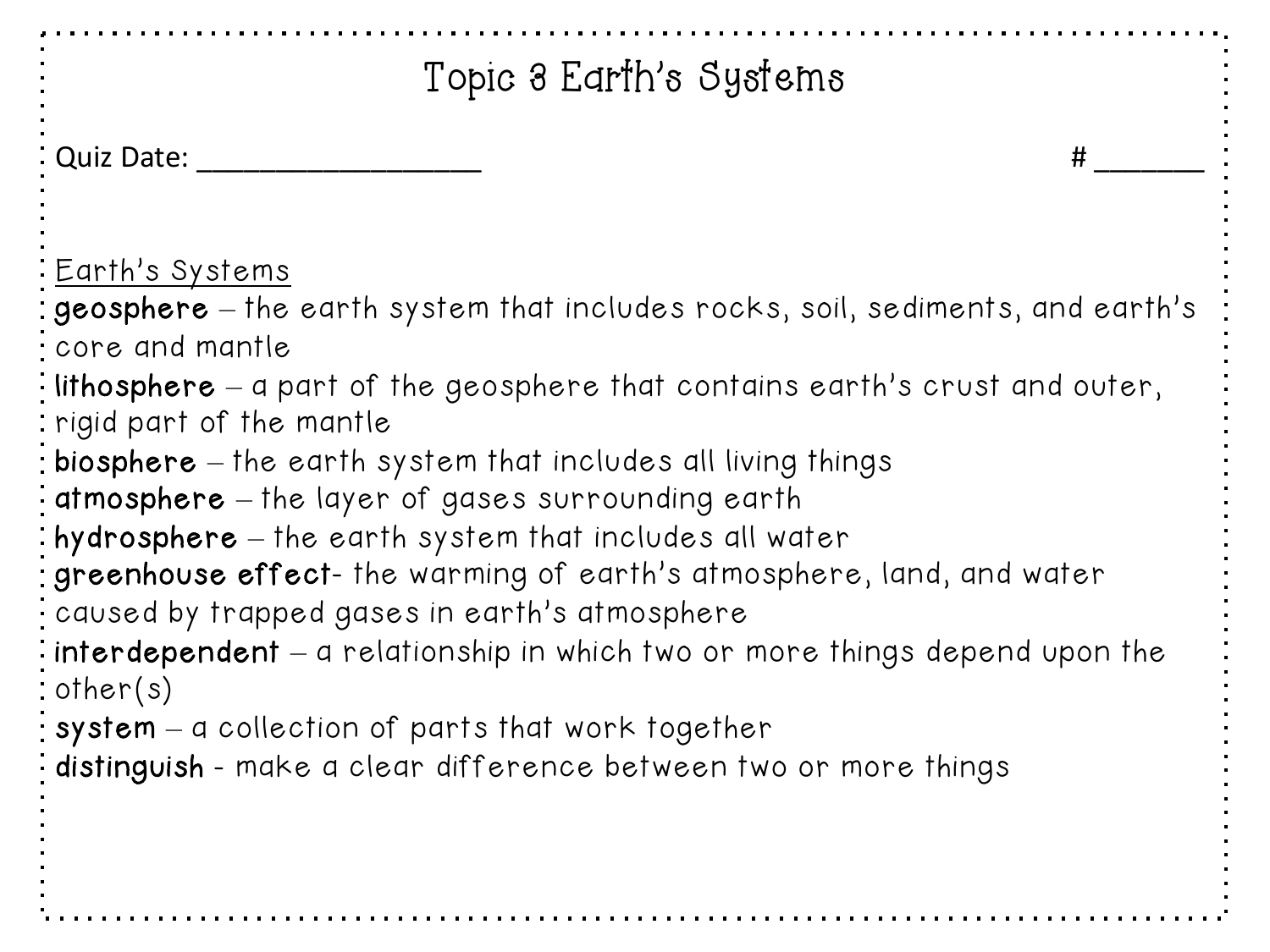# Quiz Date: \_\_\_\_\_\_\_\_\_\_\_\_\_\_\_\_\_\_ # \_\_\_\_\_\_\_ Topic 5: Human Impacts on Earth's Systems Lessons 1-2

Lesson 1: Earth's Natural Resources

natural resource - a material supplied by nature that is used by humans and other organisms

nonrenewable resource - a resource that is replenished at a slower rate than it is used

renewable resource - material made by nature at least as quickly as people use it

**: mineral** - a naturally occurring, nonliving substance

 $\overline{\cdot}$  rock - a natural substance made from one or more minerals

classify - to organize into groups based on a system

efficient - able to produce the effect wanted without wasting time or energy

Lesson 2: Earth's Energy Resources

natural gas - a mixture of methane and other gases formed underground and used for : energy

hydroelectric energy – energy produced by moving water

 $:$  transform  $-$  to change in form

fossil fuels – include petroleum (oil), coal, and natural gas. These materials are called fossil fuels because, like fossils, they are the remains of organisms that lived long ago.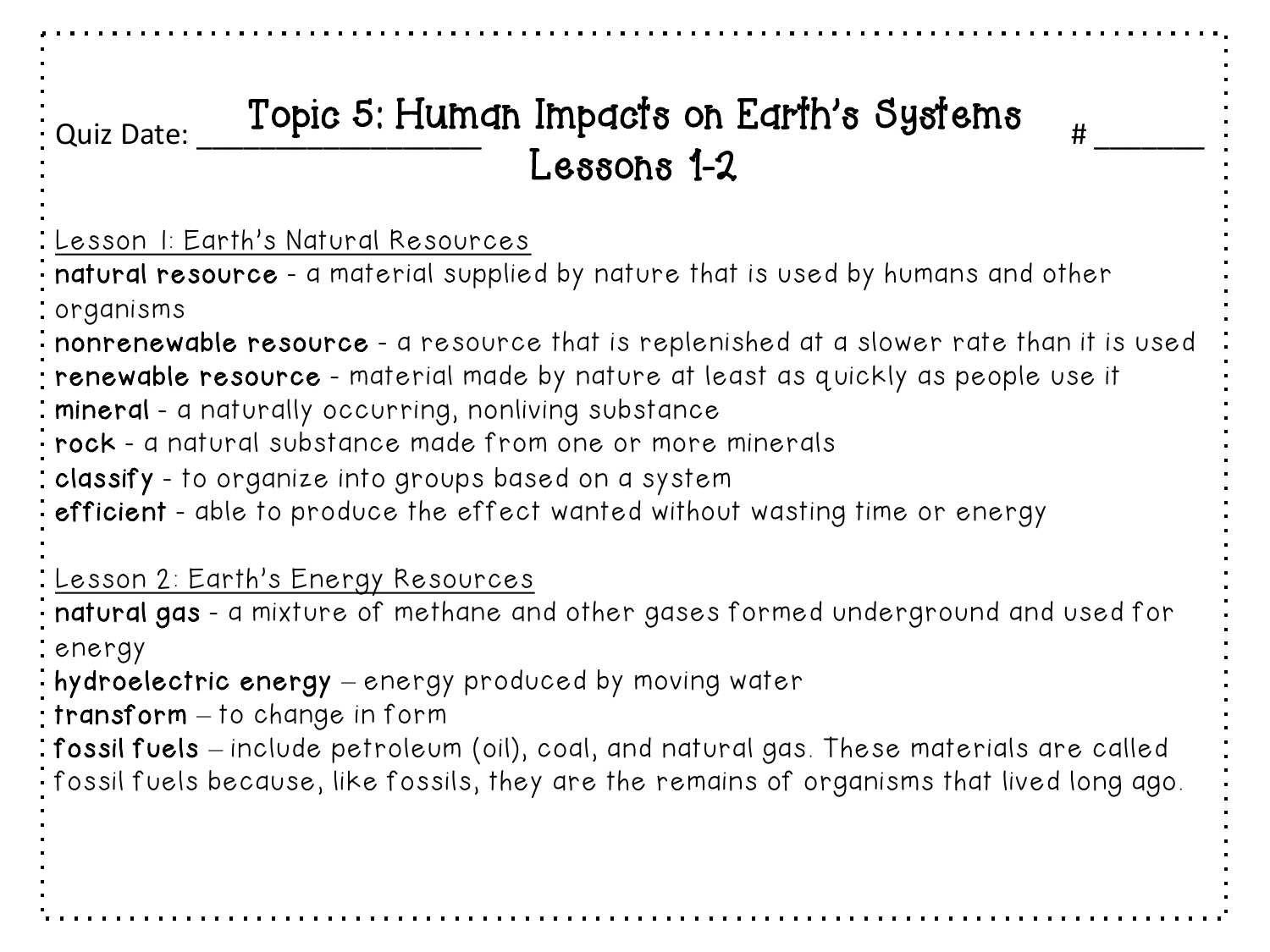## Quiz Date: \_\_\_\_\_\_\_\_\_\_\_\_\_\_\_\_\_\_ # \_\_\_\_\_\_  $\overline{\cdot}$  Lesson 3: Human Activity and Earth's Systems. pollution - the presences of harmful substances in the environment effect - a change that happens because of some kind of action  $\frac{1}{2}$  toxic - containing poisonous material atmosphere – the air that surrounds earth  $\frac{1}{2}$  geosphere  $-$  the rock and soil of earth hydrosphere – the water on earth and in the atmosphere biosphere – the living things on earth: plants, animals, microorganisms, humans efficiency – able to bring about desired result with little waste greenhouse emissions – gases that are trapped inside earth's atmosphere and trap the sun's warmth, causing global warming. Common gases include carbon dioxide and methane. Lesson 4: Protection of Earth's Resources and Environments conservation – the protection and care of forests, rivers, and other natural resources Topic 5: Human Impacts on Earth's Systems Lessons 3-4

- $\frac{1}{2}$  reduce using fewer resources
- reuse using resources multiple times previously used
- **: recycle** using items to create new things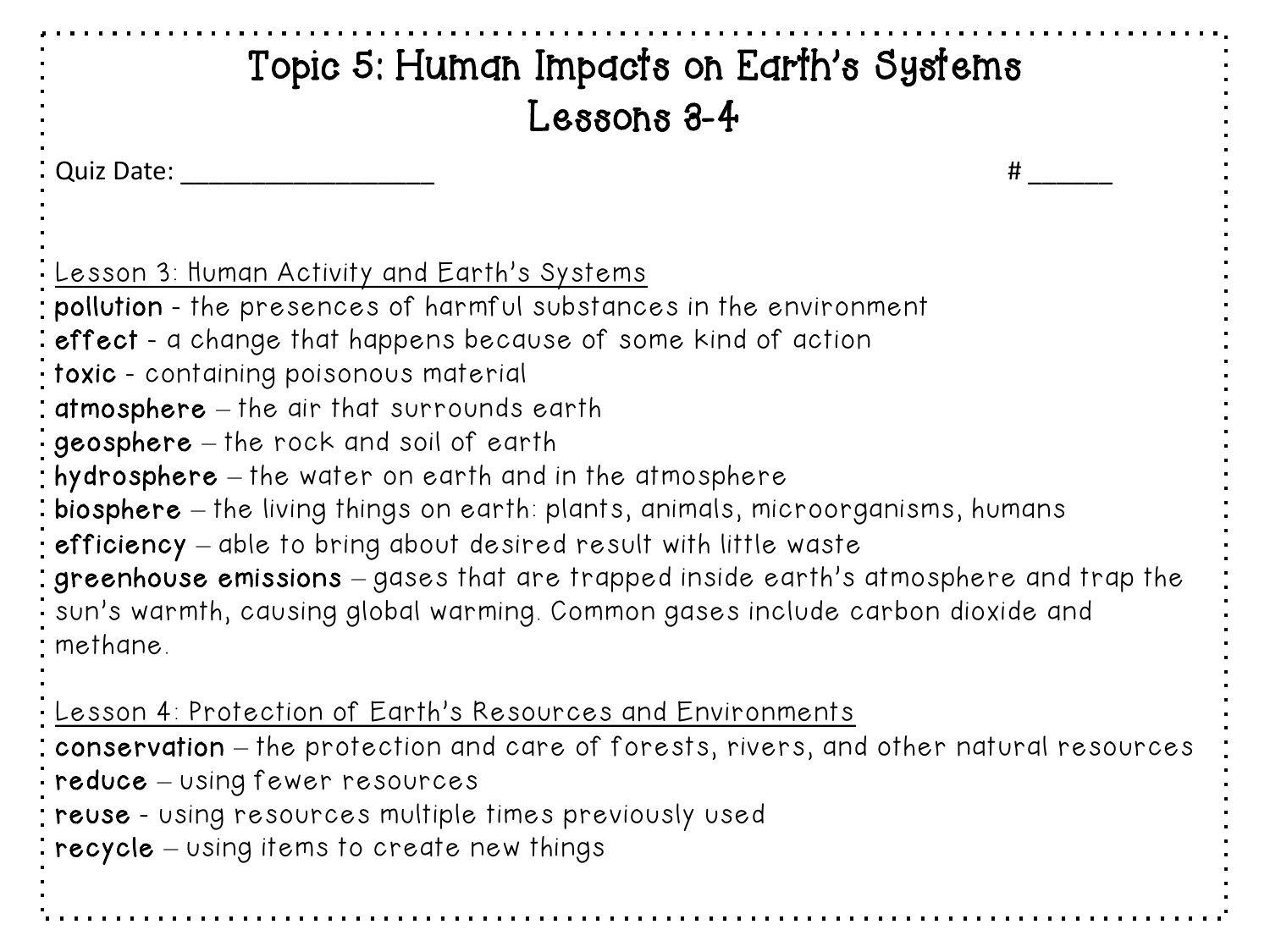Quiz Date: \_\_\_\_\_\_\_\_\_\_\_\_\_\_\_\_\_\_ # \_\_\_\_\_\_\_ Topic 6: Solar System Lesson 1: Brightness of the Sun and Other Stars star  $-$  a giant ball of hot, glowing matter apparent – how something looks photosphere – center layer of sun's atmosphere (closest to the sun) chromosphere - middle layer of sun's atmosphere corona – outer layer of sun's atmosphere (farthest away from the sun) Lesson 2: Inner Solar System solar system - the planets, asteroids, and comets that orbit the sun, as well as the planets' moons inner planets – the four rocky planets closest to the sun orbit – the curved path of an object around a star, a planet, or a moon moon – a large, round piece of rock and ice that revolves around a planet satellite - an object that orbits around a planet Lesson 3: Outer Solar System : outer planet – the four large planets farthest from the sun that are made of ice and gases asteroid – a chunk of rock in space that orbits the sun comet –chunk of rock, dust, and ice with stretched-out orbits around the sun Lessons 1-3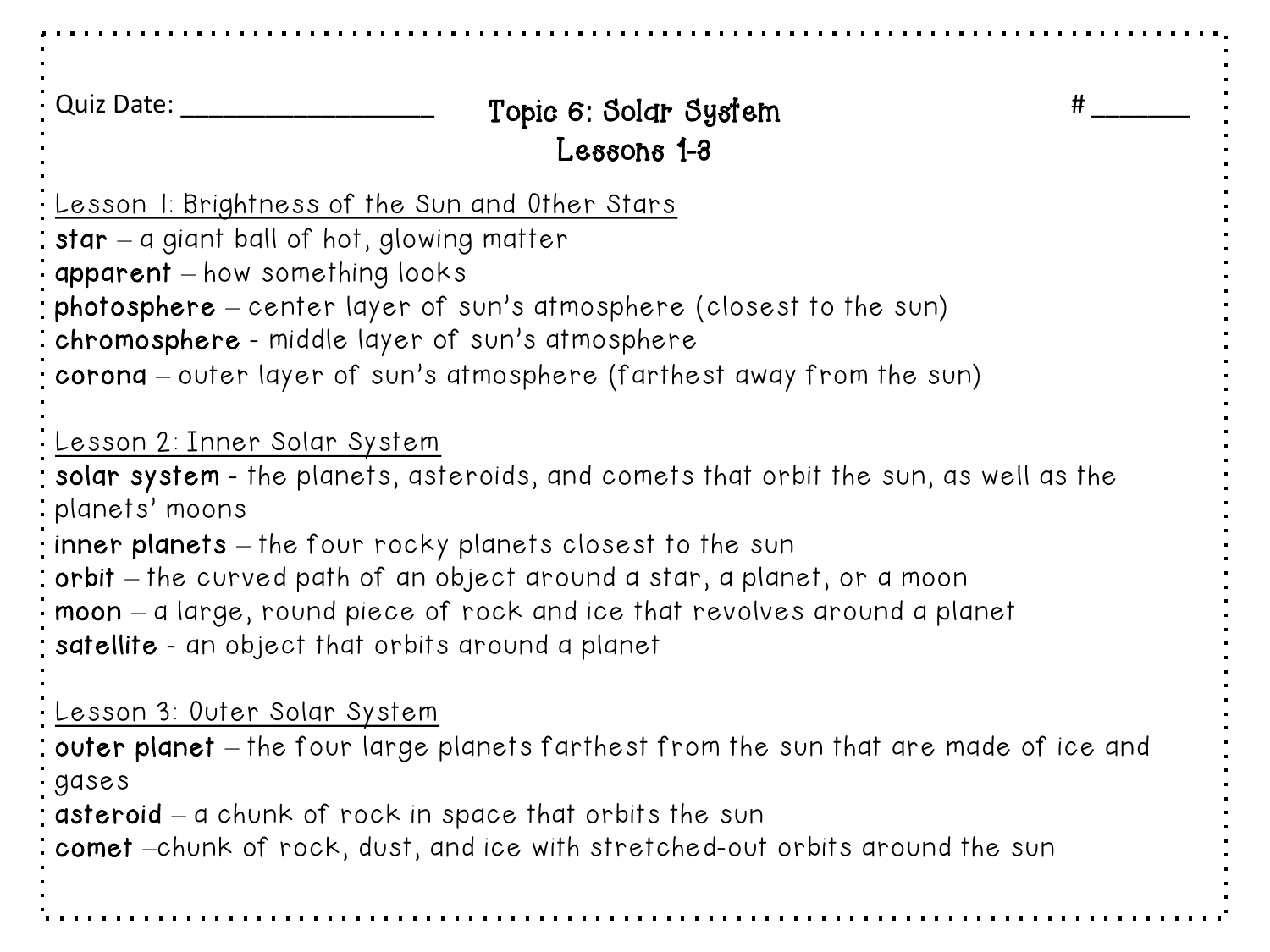Quiz Date:  $\qquad$  #

## Topic 7: Patterns in Space Lessons 1-3

Lesson 1: Earth's Gravitational Forces gravity – a force of attraction between two objects  $\mathsf{c}$  exert  $-$  to put forth strength or effort astronomy – the study of the stars, planets, and space

### Lesson 2: Earth's Movements in Space

axis – an imaginary line that goes through the center of an object rotation – the spinning of an object around its axis revolution – the movement of one object around another object pattern – objects or events that occur in the same order or manner

### Lesson 3: Patterns Over Time

shadow – a dark area or shape made by an object or organism blocking a source of light

constellation - a group of stars that appear to form a shape or picture related – connected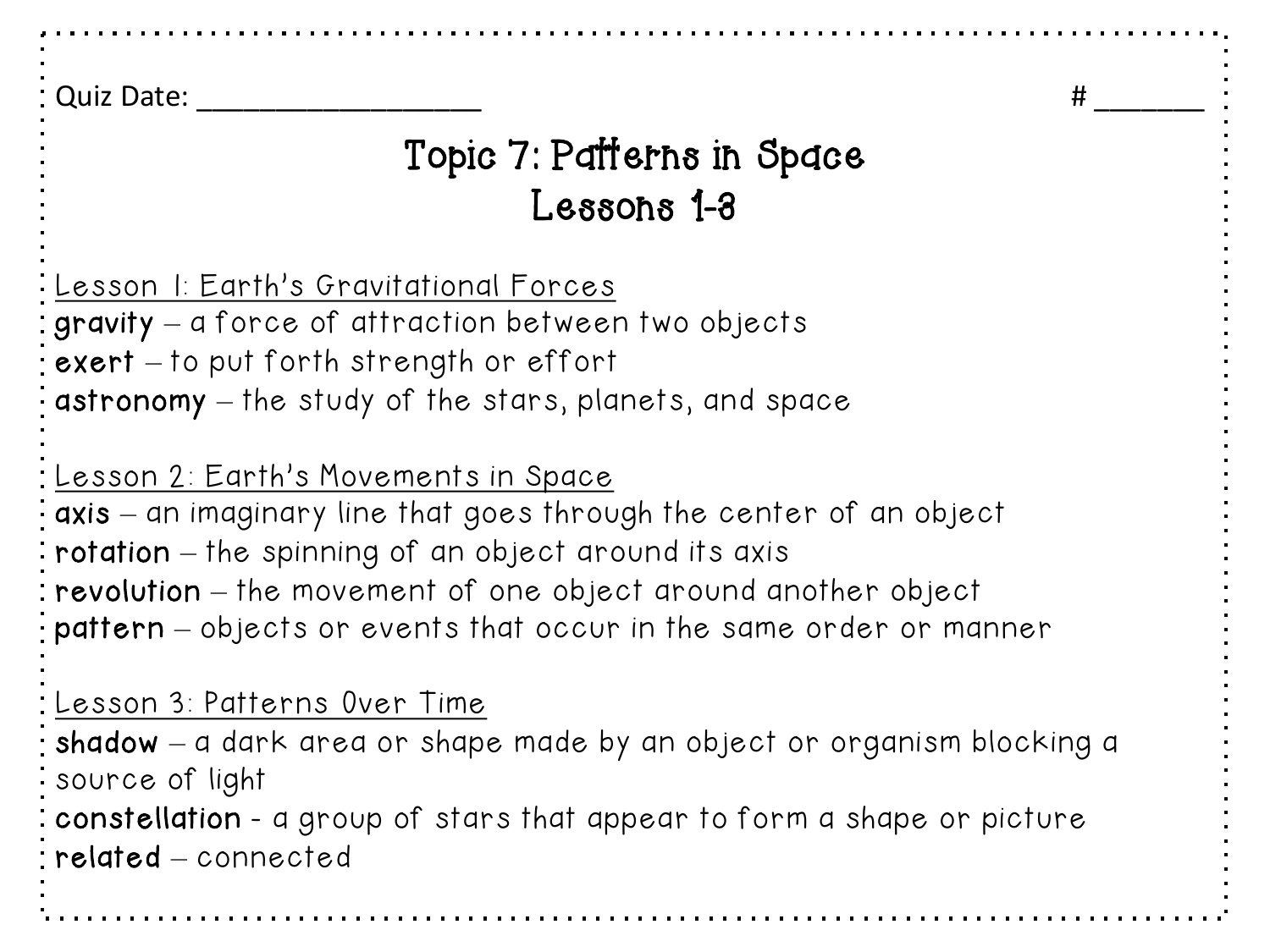Quiz Date: \_\_\_\_\_\_\_\_\_\_\_\_\_\_\_\_\_\_ # \_\_\_\_\_\_

# Moon Phase Vocabulary

new moor

\*lunar cycle – the time it takes the moon to revolve around a planet \*wax – when the lit portion of the moon grows \*wane – when the lit portion of the moon shrinks \*crescent – when less than ½ of the visible moon is lit \*gibbous – when more than ½ of the visible moon is lit \*first quarter moon – half of the moon visible is lit – occurs while the moon is still waxing first quarter \*last quarter moon – half of the moon visible waxing gibbous waxing crescent is lit – occurs while the moon is waning \*new moon – non of the visible moon is lit \*full moon – all of the visible moon is lit full moon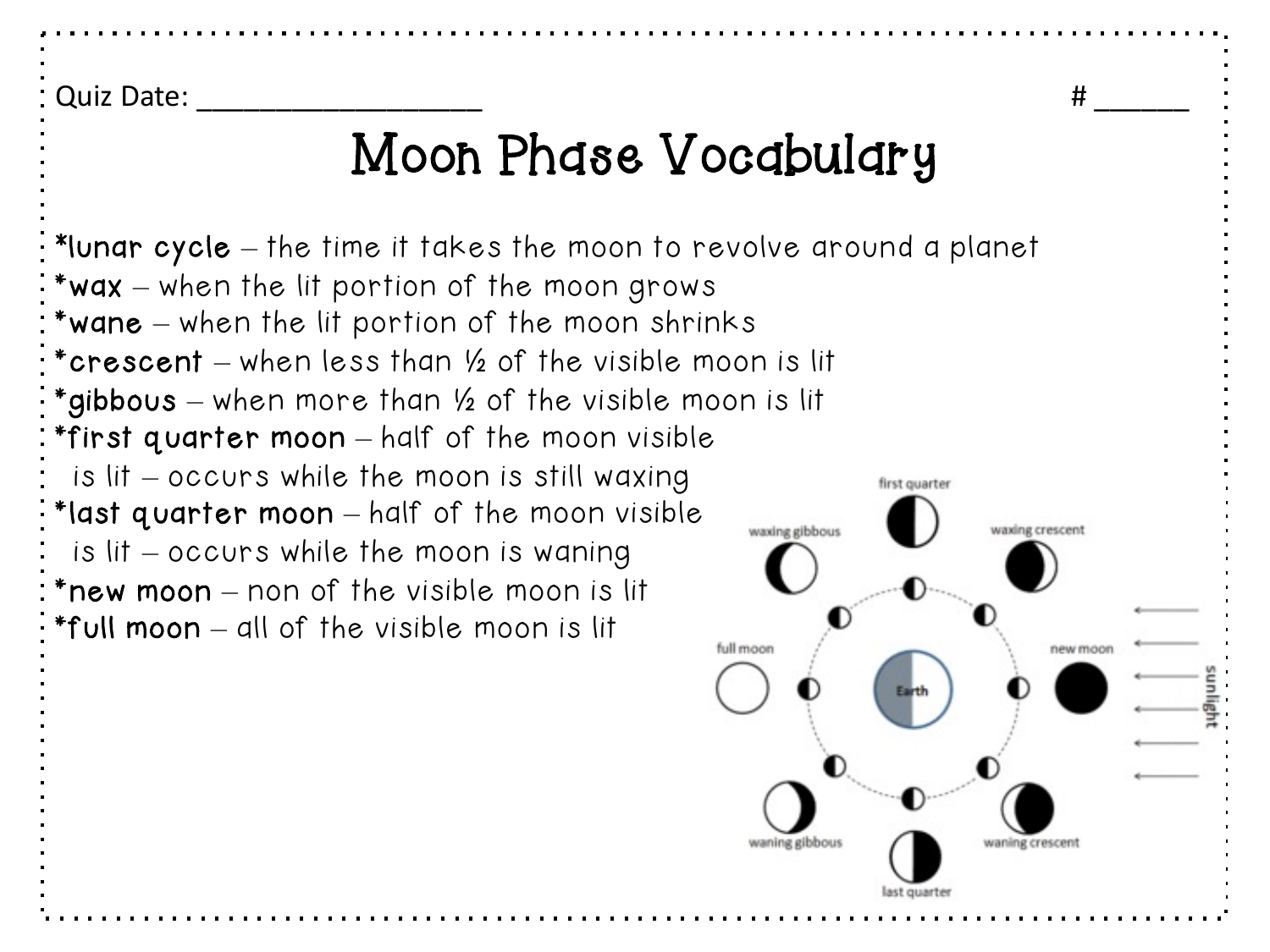Quiz Date: \_\_\_\_\_\_\_\_\_\_\_\_\_\_\_\_\_\_\_\_\_\_\_\_\_\_\_\_ Topic 8: Energy in Food  $\qquad \qquad \qquad \qquad \qquad \qquad \qquad$ Lesson 1: Energy in Food herbivore - an animal that eats only plants carnivore - an animal that eats only other animals, or products of other animals omnivore - an animal that eats both plants and other animals Lesson 2: How Plants Make Food photosynthesis - the process that plants use to make glucose using carbon dioxide, light, and water and producing oxygen chlorophyll - the green substance in plant cells that absorbs light energy and helps the plant perform photosynthesis obtain - to get stomata – a tiny opening, or gap, used for gas exchange. This is generally on the underside of a leaf. Lesson 3: How Animals Use Food endotherm - an animal that uses energy from their body to keep their body at a steady temperature ectotherm - an animal that depends on its environment to warm its body metabolism - the chemical processes animals use to break down or build molecules maintain – to keep in the same condition Lessons 1-3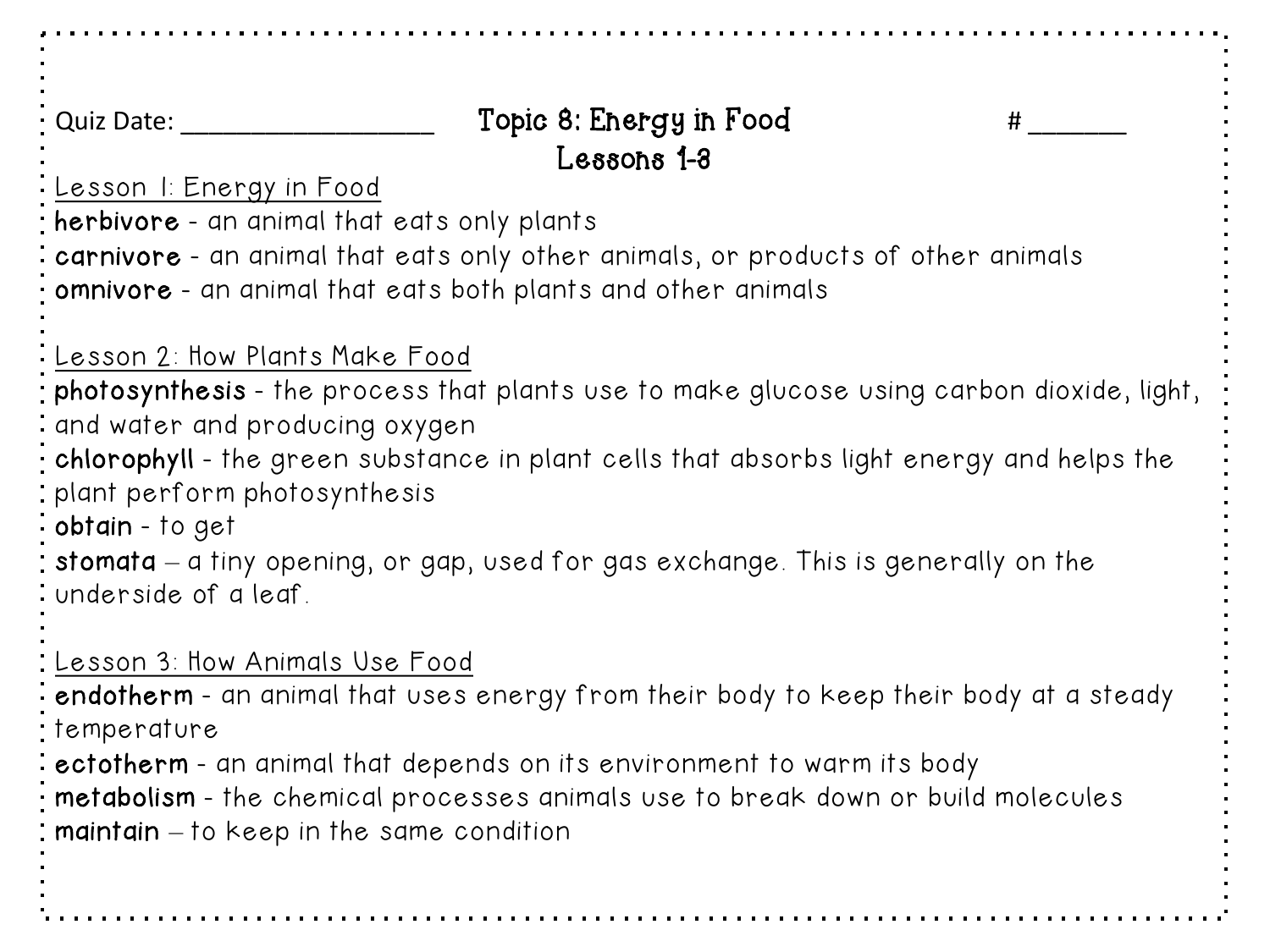Quiz Date:  $\#$ 

# Topic 9: Matter and Energy in Ecosystems Lessons 1-2

Lesson 1: Ecosystems

ecosystem - the living things and nonliving things in an area

abiotic - nonliving parts of an ecosystem

biotic - living parts of an ecosystem

community - all organisms living in an ecosystem

interact - to affect another organism and be affected by it

Lesson 2: Organisms Within Ecosystems

producer - an organism that can make its own nutrients, usually with energy from the : sun

 $\cdot$  decomposer - an organism that breaks down the bodies of dead organisms

microbe - an organism that is too small to see

 $\frac{1}{2}$  consumer - an organism that needs to eat other organisms to survive

food chain - a model that shows how matter and energy flow from one organism to another

food web - a model of the transfer of energy within a set of interconnected food chains : transfer  $-$  to change in form